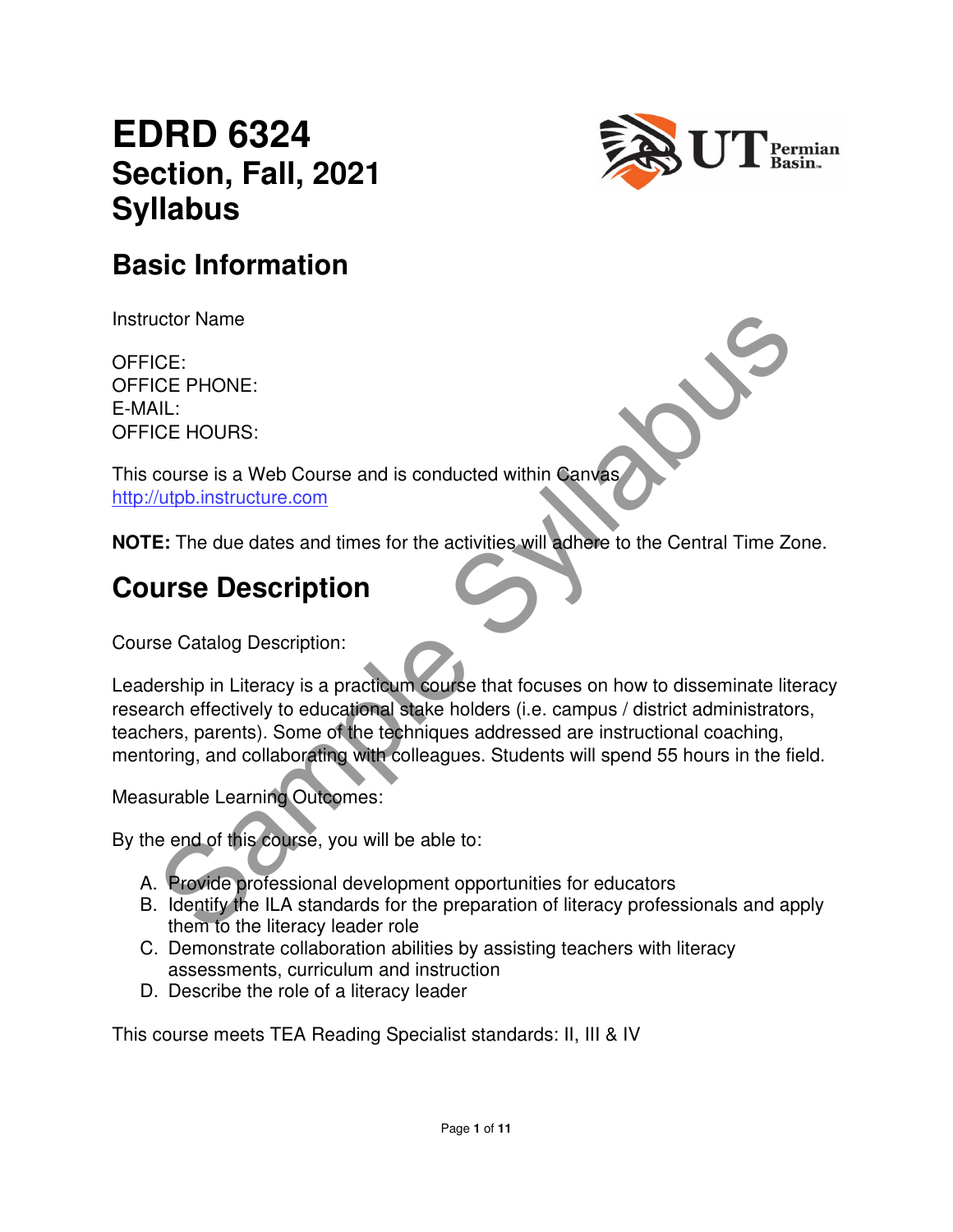This course also meets ILA standards: 1.4, 2.4, 3.2, 3.3, 3.4, 4.2, 4.3, 4.4, 5.1-5.4, 6.1- 6.4, 7.2, 7.3 & 7.4

Prerequisites:

Admittance into the Literacy Master's program

# **Materials**

Required Materials:

Dagen, A. S., & Bean, R. M. (Eds.). (2020). Best practices of literacy leaders: Keys to School improvement (2<sup>nd</sup> ed.) Guilford Press. ISBN: 978-1462542284

https://www.literacyworldwide.org/get-resources/standards/standards-2017

Other materials:

Internet access, web cam

# **Important Academic Dates**

UTPB Academic Calendar

# **Course Overview**

ired Materials:<br>
In, A. S., & Bean, R. M. (Eds.). (2020). *Best practices of literacy leaders: Keys to*<br> *School improvement (2<sup>nd</sup> ed.)* Guilford Press. ISBN: 978-1462542284<br>
://www.literacyworldwide.org/get-resources/sta **Preparation of Literacy Professionals Standards (objective B)(TEA II & IV)(ILA1.4, 4.2 & 6.4)(worth 20 points)** Candidates will choose one of ILA's Literacy Professional standards. The standard must be approved by the professor, so that there will not be duplicates. Candidates will study their standard and gather additional relevant information. Candidates will create a Prezi in order to share their standard with the class.

**Best Literacy Practice PD (objective A)(TEA IV)(ILA 3.3, 4.3, 6.2 & 6.3)(worth 40 points**) Candidates will choose a topic from Best Practices that they would like to turn into a Professional Development presentation. Candidates will read a minimum of 4 articles referenced in the book pertaining to the chosen topic. Candidates will write a literature review that synthesizes their learning on the topic. In the paper, they will also include a part on how literacy leaders can use this information. Candidates will turn this paper into a 1-hour interactive professional development experience that they will conduct on their campus. This must be documented on field log (5 hours max.).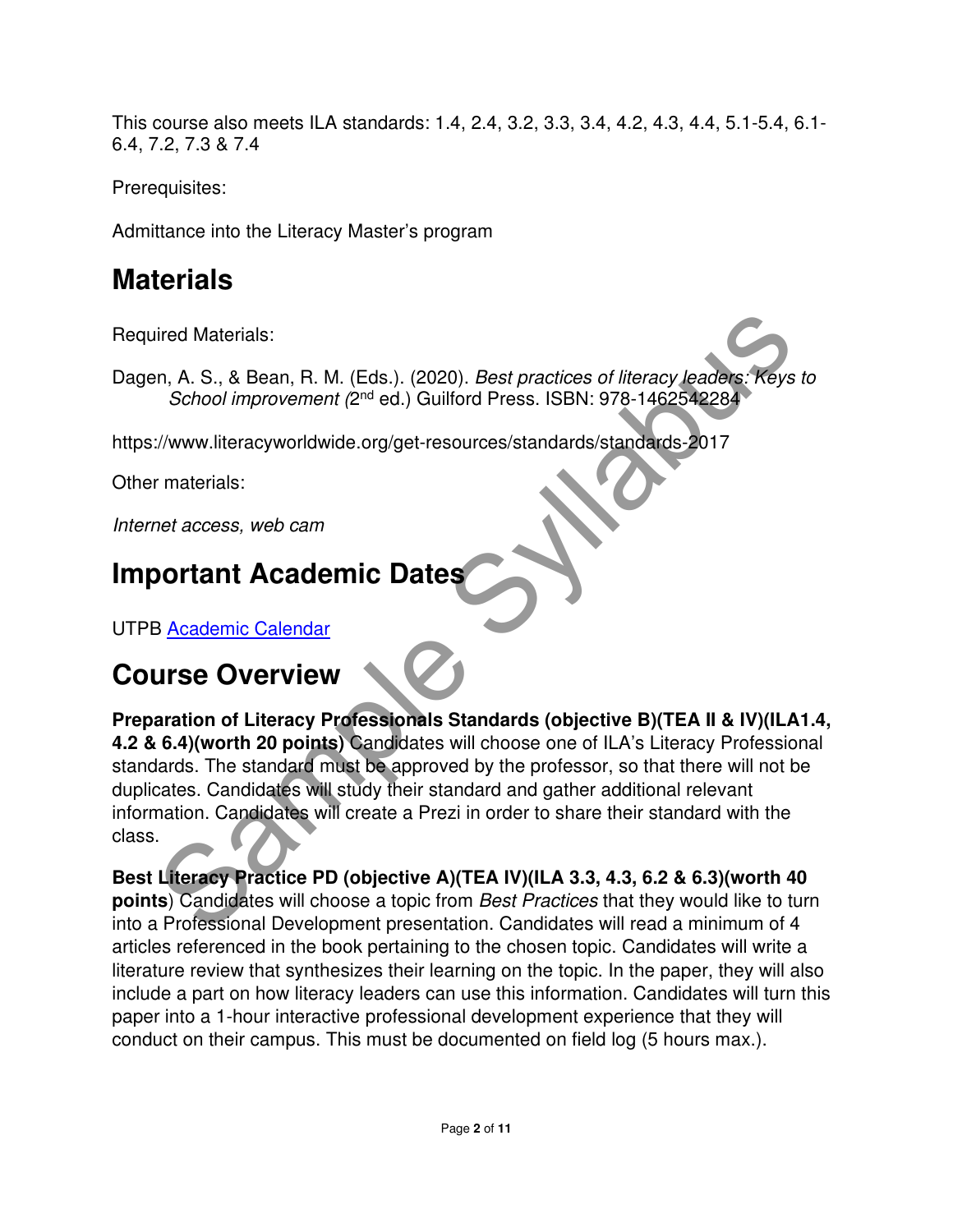**Discussions (objectives C & D)(TEA II, III & IV)(ILA 1.4, 4.2-4.4, 5.3, 6.1-6.4)(worth 5 points each)** Candidates will participate in four online discussions throughout the semester. There are prompts to guide each discussion. More information can be found in Canvas.

**Literacy Leadership Project (objectives A)(TEA II & IV)(ILA 2.4, 3.3, 4.3, 4.4, 5.1, 6.2-6.4 & 7.3)(worth 50 points)** Candidates will implement a "new" literacy practice on their campus. Candidates will look at their current literacy practices and decided where change is needed. Candidates will research the "new" literacy practice and then implement it in their classroom. They will report the results to classmates as one of the discussions mentioned above. The candidate will also provide an informative and interactive professional development opportunity for teachers on their campus. This must be documented in the field log (25 hours max).

ment it in their classroom. They will report the results to classmates as one of the metric in their classroom. They will report the results to classmates as one of the conductive professional development opportunity for t **Coaching Hours (objectives A, B & C)(TEA IV)(ILA 1.4, 2.4, 3.2-3.4, 4.2, 4.4, 5.1-5.4, 6.2-6.4, 7.2-7.4)(worth 50 points)** In addition to the above-mentioned practicum hours, candidates will complete a minimum 25 practicum hours. Half of the time can be observations that the candidate does of other literacy teachers/coach/specialist, and the other half need to be them coaching that is observed by a mixture of reading specialist, administrator and recorded. The candidate will take anecdotal notes.

ALL hours MUST be documented in the candidate's literacy field log!

**Journal (objective D)(TEA II & III)(ILA 1.4, 4.2, 6.1)(worth 20 points)** As candidates read each chapter in Best Practices they will take notes using a graphic organizer of their choice. Reflections will also be written after each chapter. Candidates are to locate a peer reviewed journal article that supports each chapter of the book. This article will be included in the journal.

Grading:

| <b>Course Activity</b> | <b>Points</b> |
|------------------------|---------------|
| Lit. Professional      | 20            |
| <b>Standards</b>       |               |
| Best Lit. Practice PD  | 40            |
| Discussions (4)        | 20            |
| Literacy Leadership    | 50            |
| Coaching               | 50            |
| Journal                | 20            |
| Total                  | 200           |

Grading Scale: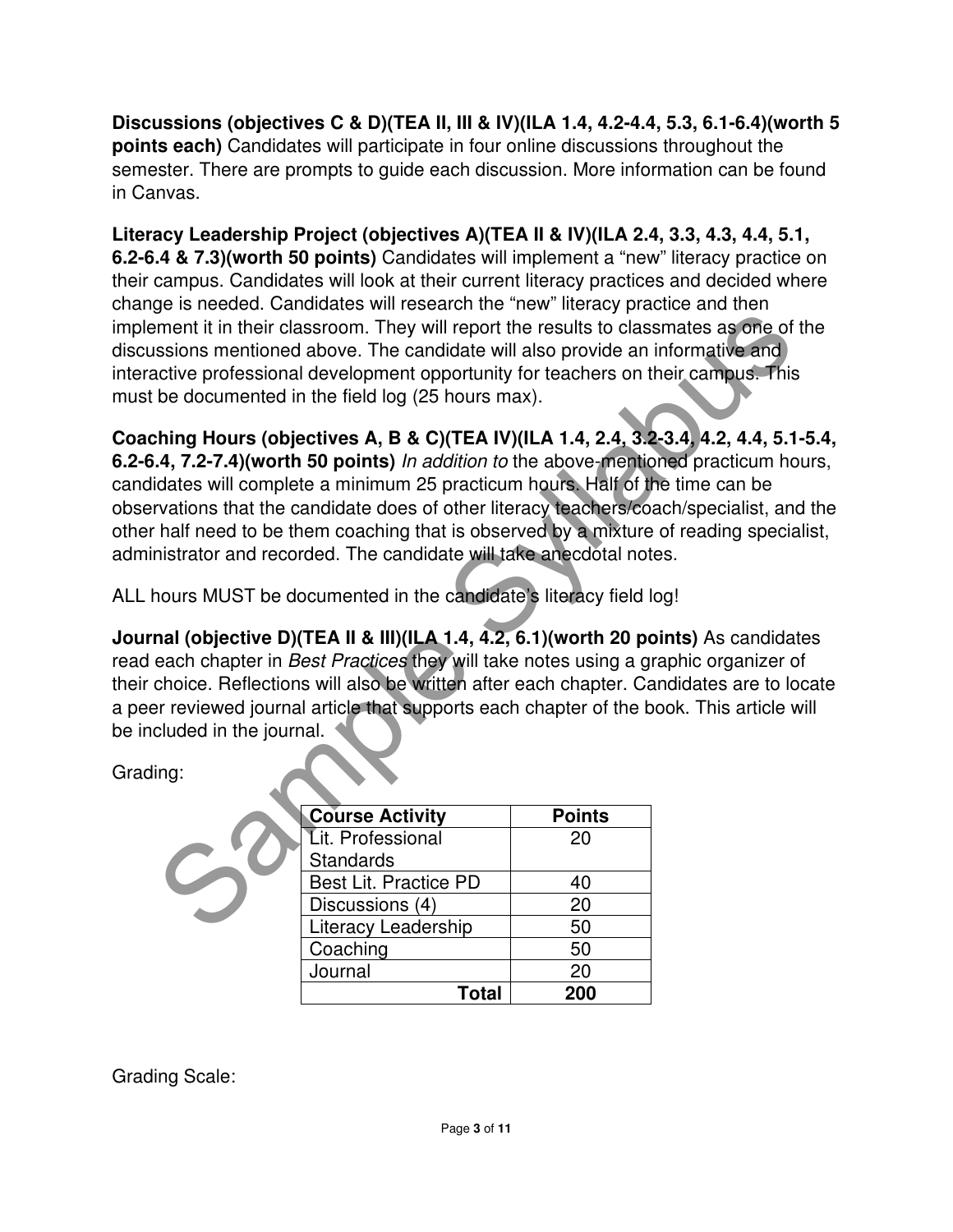| <b>Grade Range</b>   | Letter Grade |  |
|----------------------|--------------|--|
| 186 points and above |              |  |
| 166 to 185 points    |              |  |
| 144 to 165 points    |              |  |
| Less than 144 points |              |  |

\*Unless otherwise stated, all materials, activities, and assessments are required and are not optional.

Communication, Grading & Feedback:

What is your preferred method of contact? How long should a student expect to wait for a reply to a message? How long for return of graded assignments? How will you provide individual feedback on performance?

Time Management:

A statement letting students know how much time is to be expected to spend on the lectures and assignments in this course.

Sample State State And Materials, activities, and assessments are required and<br>prional.<br>
munication, Grading & Feedback:<br>
It is your preferred method of contact? How long should a student expect to wait<br>
live to a message? (Example: A student should expect to spend three hours on preparation and learning assignments for every semester credit hour. If a class is a 3-semester credit hour class, it is expected that a student should spend about 9 hours out of class on assignments in addition to 3 hours of in-class time for a total of about 12 hours per week to obtain an "A" in a class. It is important to develop a Time Management Plan to be successful.)

## **Policies**

### Discussion Board

Discussion Board is primarily for discussing course related topics and issues. Best practices are:

- Read all message postings in online discussion.
- Respond to the question directly
- Reply to minimum of two other student posts.
- Use a person's name in the body of your message when you reply to their message.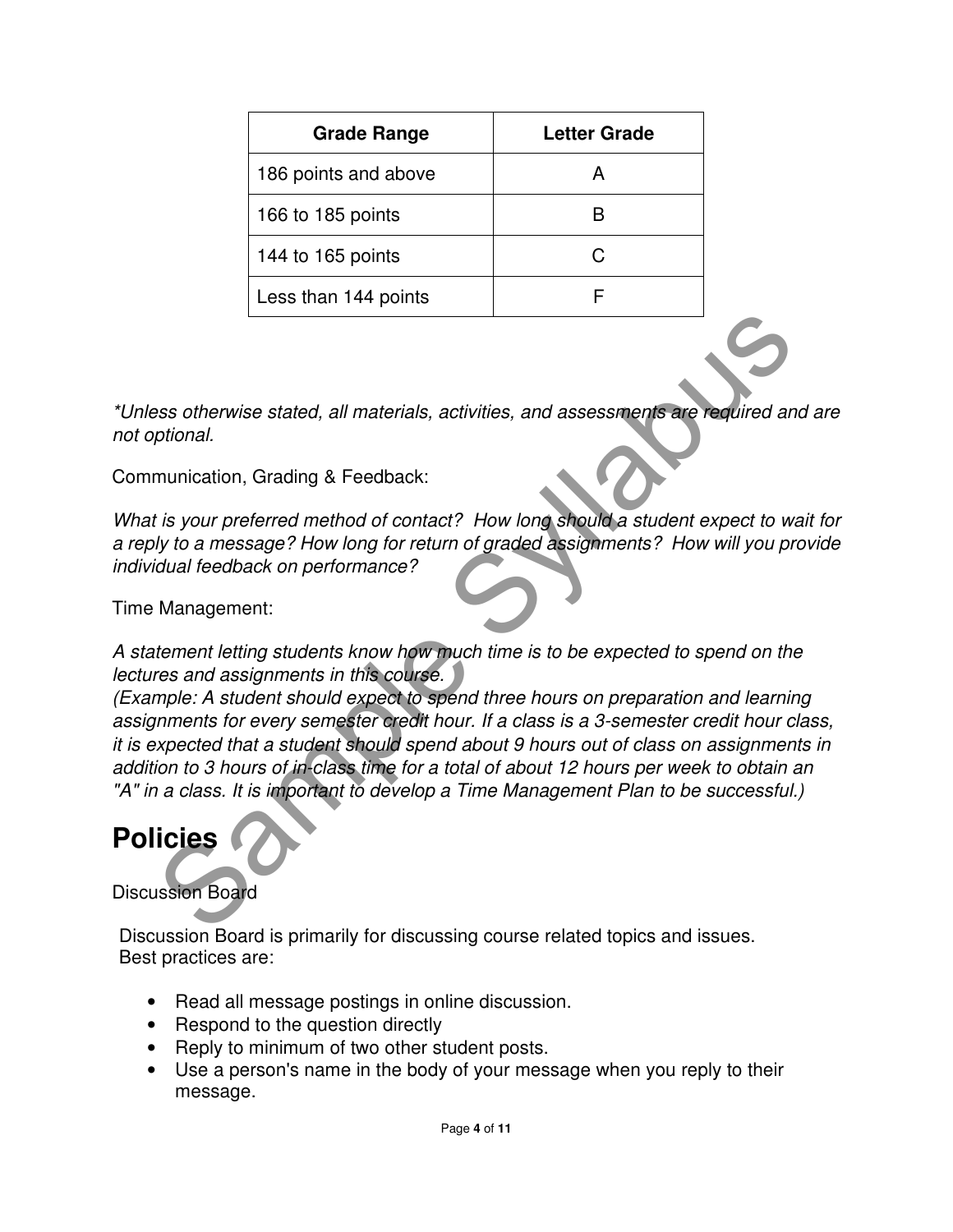- Avoid postings that are limited to 'I agree' or 'great idea', etc.
- Ensure responses to questions are meaningful, reflective.
- Support statements with concepts from course readings, refer to personal experience, examples.
- Follow **Rules of Behavior (below).**

#### Rules of Behavior

Discussion areas are public to every student in this class (including your instructor) who will see what you write. Please pay attention to the language you use and adhere to the following guidelines:

- Do not post anything too personal.
- Do not use language that is inappropriate for a classroom setting or prejudicial in gender, race, or ethnicity.
- Do not use all caps in the message box unless you are emphasizing (it is considered shouting).
- Be courteous and respectful to other people on the list
- Do not overuse acronyms like you would use in text messaging. Some of the list participants may not be familiar with acronyms.
- Use line breaks and paragraphs in long responses.
- Write your full name at the end of the posting.
- Be careful with sarcasm and subtle humor; one person's joke is another person's insult.

### Make-Up/Late Submission Policy

ission areas are public to every student in this class (including your instructor) were what you write. Please pay attention to the language you use and adinere to the language that is inappropriate for a classroom settlin Describe make-up and late policy. (Example: All course activities must be submitted before or on set due dates and times. If the student is unable to abide by the due dates and times, it is her/his responsibility to contact the instructor immediately.)

Academic Dishonesty/Plagiarism/Cheating

The academic community regards academic dishonesty as an extremely serious matter, with serious consequences. Any effort to gain an advantage not given to all students is dishonest whether or not the effort is successful. Any suspicion of academic dishonesty will be reported and investigated. A student who engages in scholastic dishonesty that includes, but is not limited to cheating, plagiarism, and collusion will receive an "F" for the course.

All persons involved in academic dishonesty will be disciplined in accordance with University regulations and procedures. For complete information on UTPB student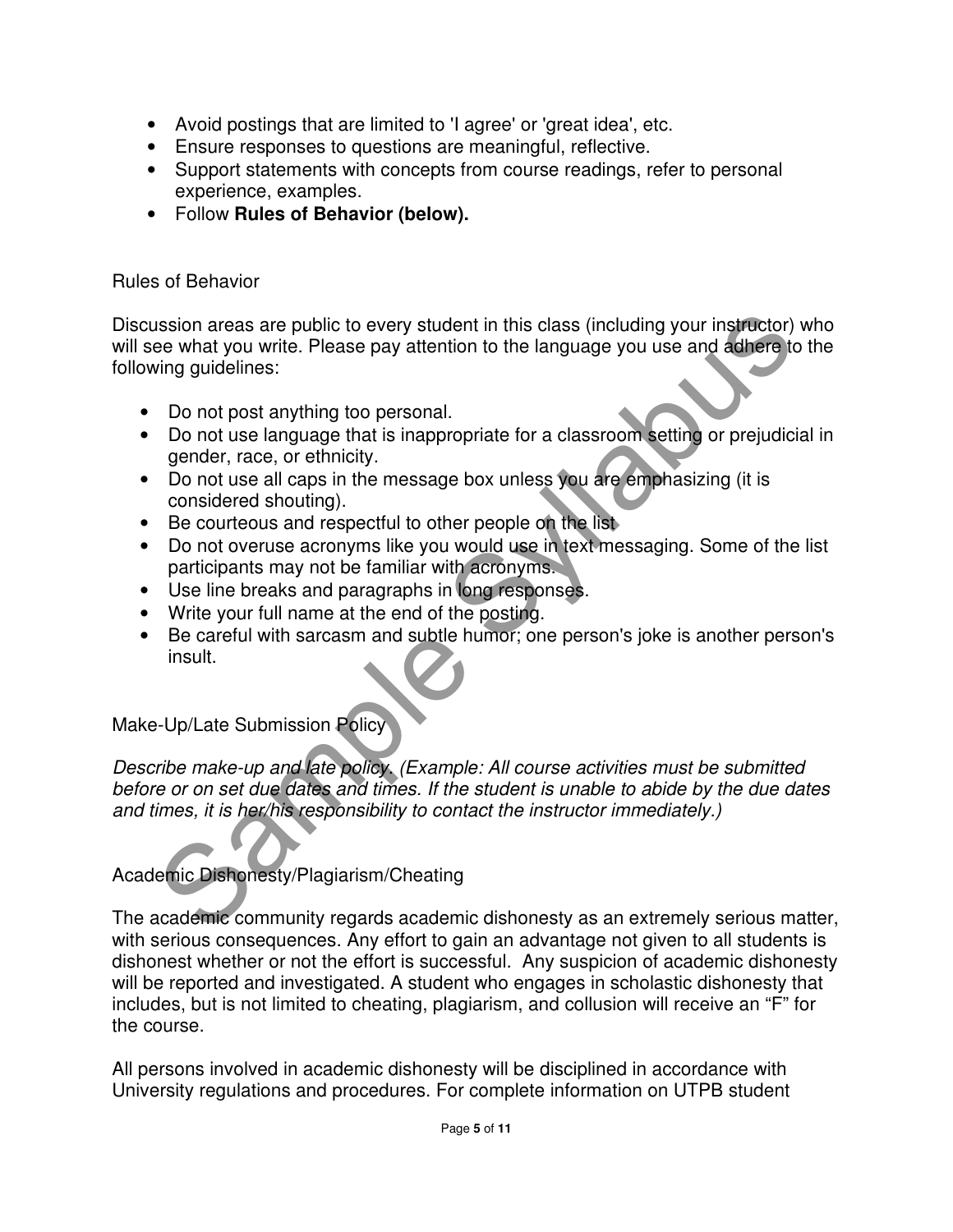conduct and discipline procedures consult the University's Handbook:Scholastic Dishonesty.

**Academic dishonesty** includes, but is not limited to cheating, plagiarism, collusion, falsifying academic records, misrepresenting facts, the submission for credit of any work or materials that are attributable in whole or in part to another person, taking an examination for another person, any act designed to give unfair advantage to a student such as, but not limited to, submission of essentially the same written assignment for two courses without the prior permission of the instructor, or the attempt to commit such acts.

**Example Syllaps** includes, but is not limited to the appropriation of, buying, receiving as a galaritation is a material that is attributable in whole or in part to another exame, including words, ideas, illustrations, st **Plagiarism** includes, but is not limited to the appropriation of, buying, receiving as a gift, or obtaining by any means material that is attributable in whole or in part to another source, including words, ideas, illustrations, structure, computer code, other expression and media, and presenting that material as one's own academic work being offered for credit.

#### Attendance and Class Participation

Regular and active participation is an essential, unmistakably important aspect of this online course. Students will log on a minimum of three times every seven days. All students are expected to do the work assigned, notify the instructor when emergencies arise.

#### **Tracking**

Learning management systems have tracking features. Statistics are collected that quantifies how often and when students are active in the course and provides information if the student has accessed different pages of the course.

### Absenteeism

All the course activities have set dates to be completed and submitted. After the due dates the activities will not be available for the students. Not logging into an online course is considered absenteeism. Contact instructor immediately in case of emergency medical situation.

### Course Incomplete/Withdrawal/Grade Appeal

All students are required to complete the course within the semester they are signed up. Incomplete grades for the course are rarely given, will only be granted if the student provides a valid, documented excuse for not being able to complete the course on time, and has contacted the instructor prior to the scheduled last class to request an extension. The student signs a contract that includes the incomplete course activities and the new due dates.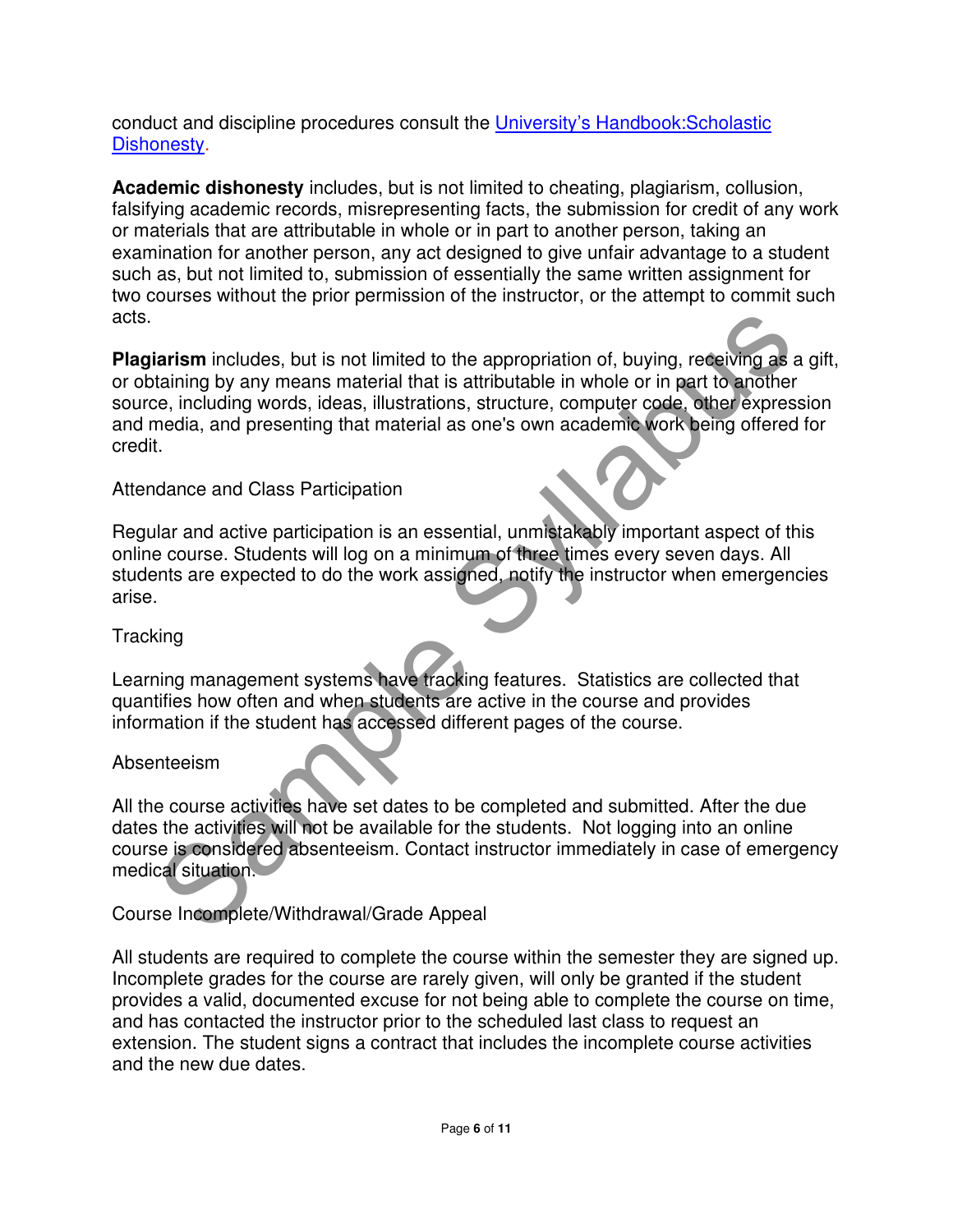Find information and dates regarding drops and withdrawals consult the University Handbook: Drops and Withdrawals and Appeal Process.

Accommodation for Students with Disabilities

**Students with Disabilities:** The University of Texas Permian Basin in compliance with the Americans with Disabilities Act and Section 504 of the Rehabilitation Act provides "reasonable accommodations" to students with disabilities. Only those students, who an Instructor has received an official Letter of Accommodation (LOA) sent by the Office of ADA for Students, will be provided ADA academic accommodations.

**ADA Officer for Students**: Mr. Paul Leverington **Address:** Mesa Building 4242/4901 E. University, Odessa, Texas 79762 **Voice Telephone:** 432-552-4696 **Email:** ada@utpb.edu

For the accessibility and privacy statements of external tools used within courses, go to Accessibility and Privacy Statements.

## **Computer Skills, Technical & Software Requirements**

NA for Students, will be provided ADA academic accommodations.<br>
ADA Officer for Students: Mr. Paul Leverington<br>
Address: Mesa Building 42424901 E. University, Odessa, Toxas 79762<br>
Voice Telephone: 432-552-4696<br>
Email: ada@ Describe any special prerequisite skills (word processing, spreadsheet, presentation software, YouTube account, etc. Example: This course is designed as a web-based class, which necessitates specific computer expertise on the part of the student, specific computer equipment or programs, and a commitment on the part of the student beyond that of most other courses.) Student will need to create word processing documents, save files, submit files.

Students can use cloud version of Word, PowerPoint and other Microsoft products through use of their UTPB Outlook 365 and UTPB email address. For more information refer to UTPB Office 365 Page.

Computer Technical Requirements

See Technical Requirements.

Online Student Authentication

UTPB requires that each student who registers for an online course is the same student who participates in, completes, and receives credit for the course. UTPB's Distance Education Policy requires faculty members to employ at least two methods of verification to ensure student identities. To access online courses students must login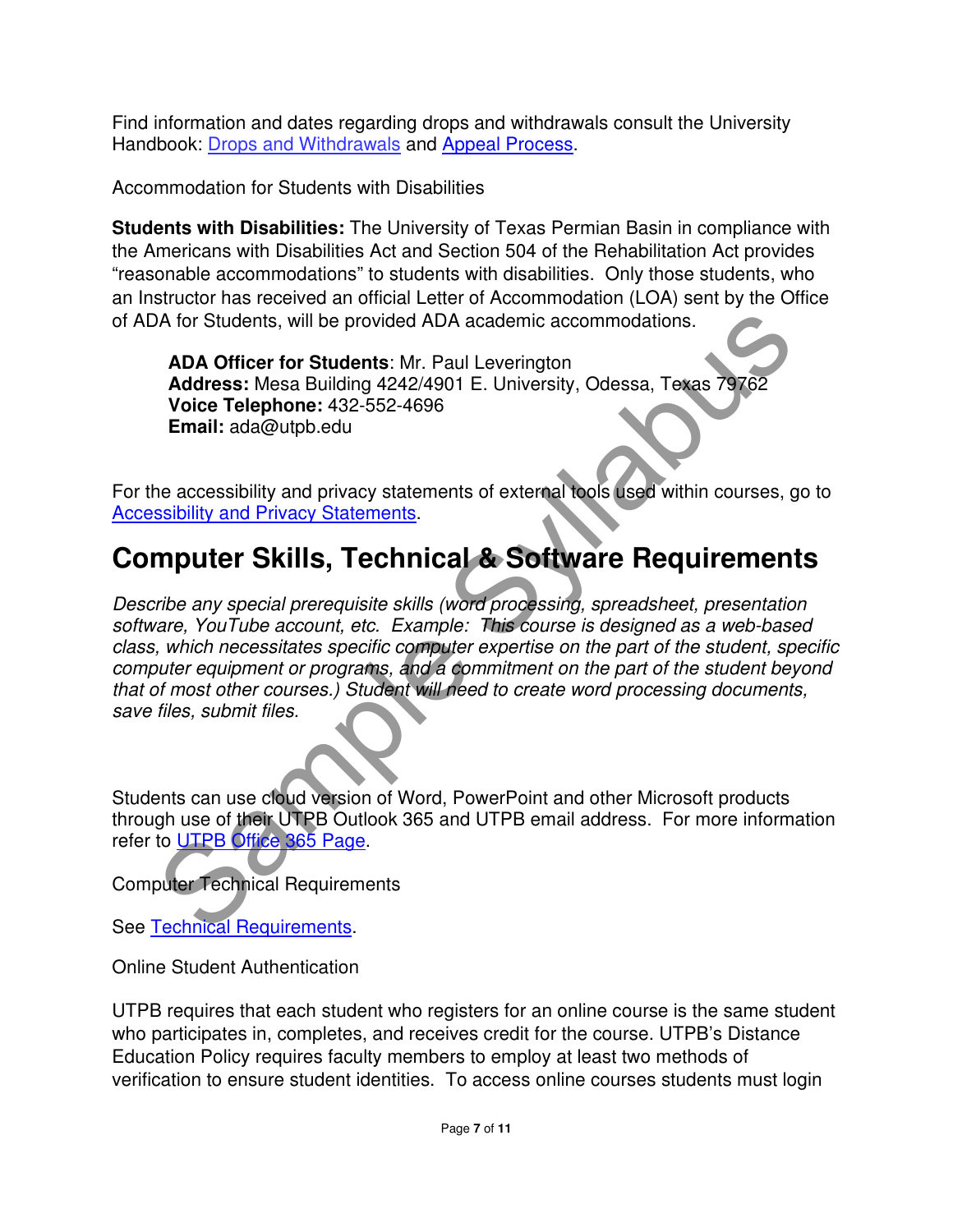to the UTPB learning management system using their unique personal identifying username and secure password. UTPB's Distance Education Policy requires at least one additional student identification method within the course that has been determined and approved by the faculty or academic program. This course satisfies the second method of student authentication by: **[ONLINE FACULTY – Please select a second** method from the list below that you will employ in your course and include specific instructions to assist students in following the procedures:

- Proctored exams using an approved photo ID\*.
- Presentation of approved photo ID<sup>\*</sup> through a web cam and video recorded proctoring during assessment (Respondus Monitor, Examity)
- Field or clinical experiences using an approved photo ID<sup>\*</sup>.
- Synchronous or asynchronous video activities using an approved photo ID\*.
- Other technologies or procedures [ONLINE FACULTY MUST SPECIFY]

Presentation of approval principle and web cam and video recorded<br>
Presentation of approved photo ID\* through a web cam and video recorded<br>
Field or clinical experiences using an approved photo ID\*.<br>
Synchronous or asynchr \*Approved up to date photo identifications are: passports, government issued identification, driver's licenses, military ID from DoD. Dual credit and early college high school students use school district identifications.

Using LockDown Browser & Respondus Monitor for Online Exams

This course requires the use of LockDown Browser and Monitor for online exams. Watch this short video to get a basic understanding of LockDown Browser and Monitor.

Download and install LockDown Browser.

To take an online test, open LockDown Browser which opens Canvas and navigate to the exam. (You cannot access the exam with a standard web browser.) When taking an online exam, follow these guidelines:

- Setup web cam for exams using Monitor.
- Ensure you're in a location where you won't be interrupted.
- Turn off all mobile devices, phones, etc.
- Clear your desk of all external materials books, papers, other computers, or devices.
- Remain at your desk or workstation for the duration of the test.
- LockDown Browser will prevent you from accessing other websites or applications; you will be unable to exit the test until all questions are completed and submitted.

# **Preparation for Emergencies**

Computer Crash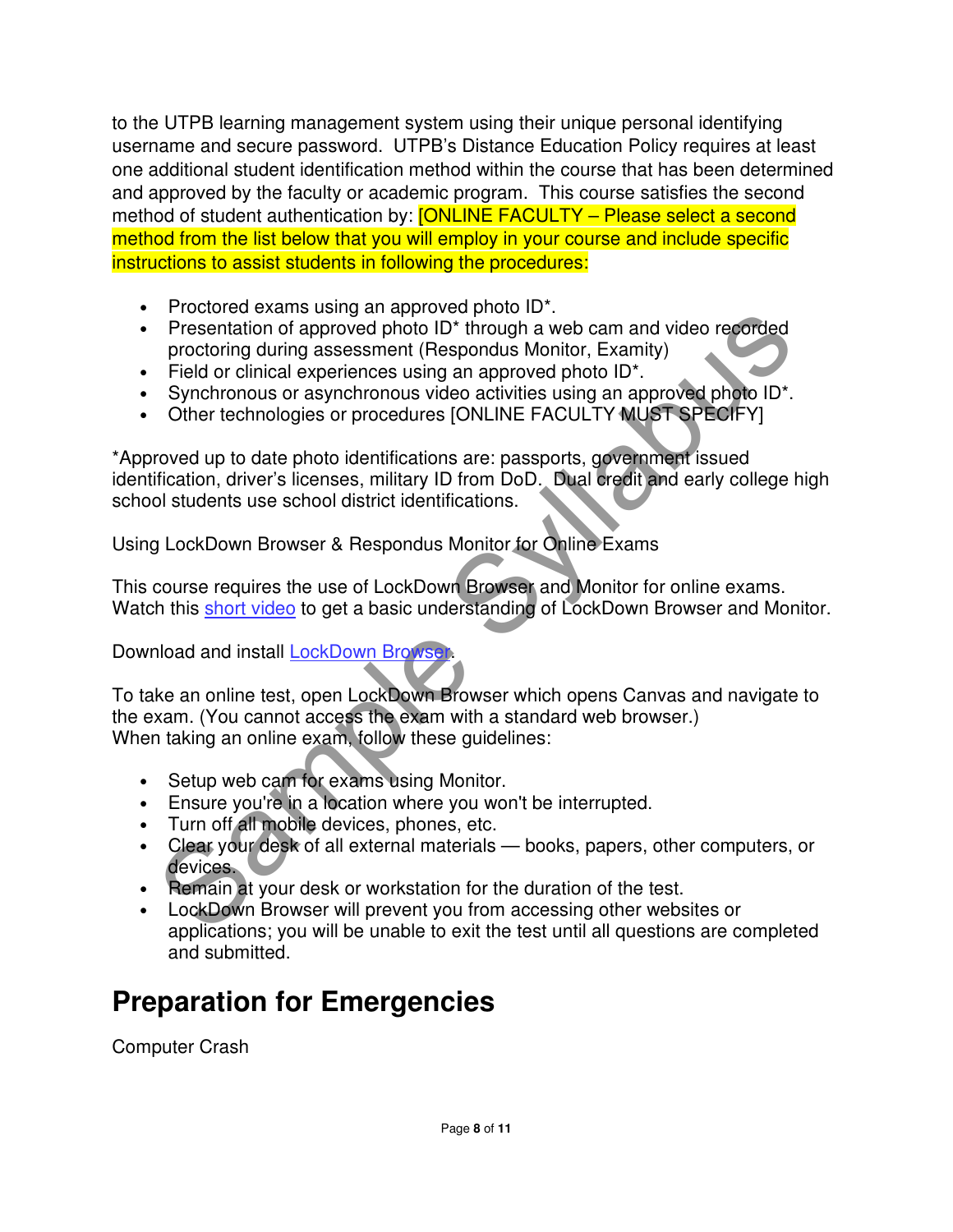Not having a working computer or a crashed computer during the semester will NOT be considered as an acceptable reason for not completing course activities at a scheduled time. NOTE: Identify a second computer before the semester begins, that you can use when/if your personal computer crashes.

Complete Loss of Contact

If you lose contact with course connectivity completely (i.e. you cannot contact me via Canvas or email), you need to call instructor, and leave message regarding connectivity loss and contact information.

Lost/Corrupt/Missing Files

and contact information.<br>
Corrupt/Missing Files<br>
must keep/save a copy of every project/assignment on an external drive, UTPB<br>
on the second computer crashes, loss of files in external drive<br>
infection, students own comput You must keep/save a copy of every project/assignment on an external drive, UTPB Outlook 365 OneDrive, or personal computer. In the event of any kind of failure (e.g. virus infection, student's own computer crashes, loss of files in cyberspace, etc.) or any contradictions/problems, you may be required to resubmit the files.

# **End-of-Course Evaluation & Instructor Evaluation**

Every student is encouraged to complete an end of course evaluation survey provided by UTPB. During the last two weeks of class, there will be an announcement in Canvas, an email, and a button in your course navigation that will take you to any available surveys.

The survey is anonymous and your responses are confidential. Your feedback is critical to us and to your instructor as we strive to improve our offerings, and our support of you, the students.

## **Student Support Services**

| <b>SERVICE</b>          | <b>CONTACT</b>                                                                               |  |
|-------------------------|----------------------------------------------------------------------------------------------|--|
| <b>ADA</b>              | <b>Services for Students with Disabilities</b>                                               |  |
| Accommodation/Support   | (432) 552-4696                                                                               |  |
| <b>Testing Services</b> | <b>Testing Services &amp; Academic Accommodations</b><br><b>Department</b><br>(432) 552-2630 |  |
| Advising                | (432) 552-2661                                                                               |  |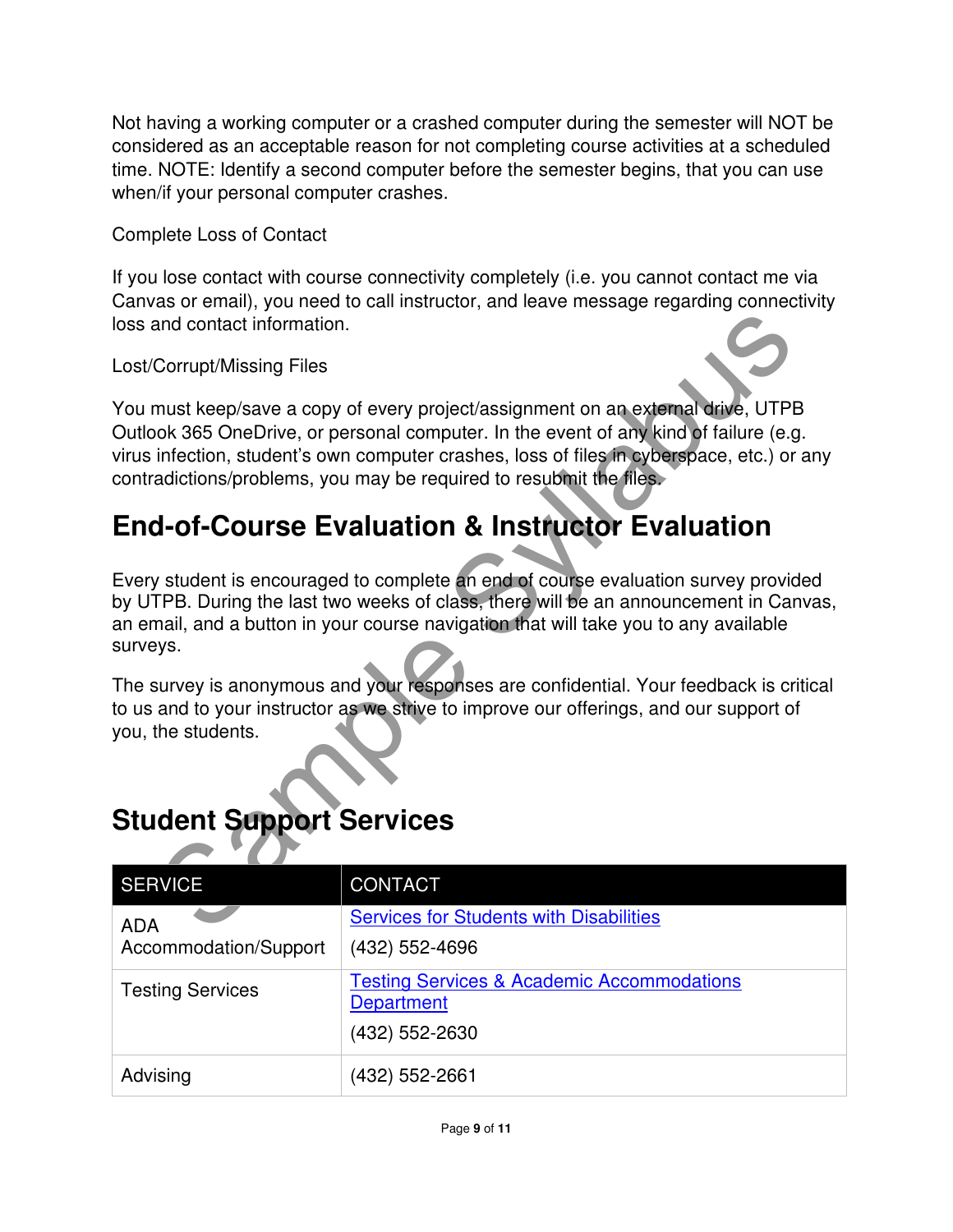| <b>SERVICE</b>                                                                                                                                                                                                                                                                                                                                                                                                                                   | CONTACT                                                                                                                                                                                                         |  |  |  |
|--------------------------------------------------------------------------------------------------------------------------------------------------------------------------------------------------------------------------------------------------------------------------------------------------------------------------------------------------------------------------------------------------------------------------------------------------|-----------------------------------------------------------------------------------------------------------------------------------------------------------------------------------------------------------------|--|--|--|
|                                                                                                                                                                                                                                                                                                                                                                                                                                                  | <b>UTPB Academic Advising Center</b>                                                                                                                                                                            |  |  |  |
| <b>Bookstore</b>                                                                                                                                                                                                                                                                                                                                                                                                                                 | <b>UTPB Campus Bookstore</b><br>(432) 552-0220                                                                                                                                                                  |  |  |  |
| Email, Office 365,<br>my.utpb.edu                                                                                                                                                                                                                                                                                                                                                                                                                | <b>Information Technology</b>                                                                                                                                                                                   |  |  |  |
| <b>Financial Aid and</b><br>Scholarship                                                                                                                                                                                                                                                                                                                                                                                                          | <b>UTPB Financial Aid</b><br>(432) 552-2620                                                                                                                                                                     |  |  |  |
| Library                                                                                                                                                                                                                                                                                                                                                                                                                                          | The J. Conrad Dunagan Library Online at<br>(432) 552-2370                                                                                                                                                       |  |  |  |
| Registrar                                                                                                                                                                                                                                                                                                                                                                                                                                        | <b>UTPB Registrar</b><br>(432) 552-2635                                                                                                                                                                         |  |  |  |
| <b>Student Services</b>                                                                                                                                                                                                                                                                                                                                                                                                                          | <b>Student Services</b><br>(432) 552-2600                                                                                                                                                                       |  |  |  |
| <b>Technical Support</b>                                                                                                                                                                                                                                                                                                                                                                                                                         | Canvas<br>1-866-437-0867                                                                                                                                                                                        |  |  |  |
| Tutoring & Learning<br><b>Resources</b>                                                                                                                                                                                                                                                                                                                                                                                                          | If you are taking courses through UTPB the following links<br>provide services: Smarthinking Online Tutoring (provides<br>tutoring services), SmarterMeasure (measures learner<br>readiness for online course). |  |  |  |
| Disclaimer & Rights                                                                                                                                                                                                                                                                                                                                                                                                                              |                                                                                                                                                                                                                 |  |  |  |
| Information contained in this syllabus was to the best knowledge of the instructor<br>considered correct and complete when distributed for use in the beginning of the<br>semester. However, the instructor reserves the right, acting within the policies and<br>procedures of UTPB to make changes in the course content or instructional techniques<br>without notice or obligation. The students will be informed about the changes, if any. |                                                                                                                                                                                                                 |  |  |  |
| <b>Copyright Statement</b>                                                                                                                                                                                                                                                                                                                                                                                                                       |                                                                                                                                                                                                                 |  |  |  |

#### Disclaimer & Rights

### Copyright Statement

Many of the materials that are posted within UTPB courses are protected by copyright law. These materials are only for the use of students enrolled in the course and only for the purpose of the course. They may not be further retained or disseminated.

### **Schedule**